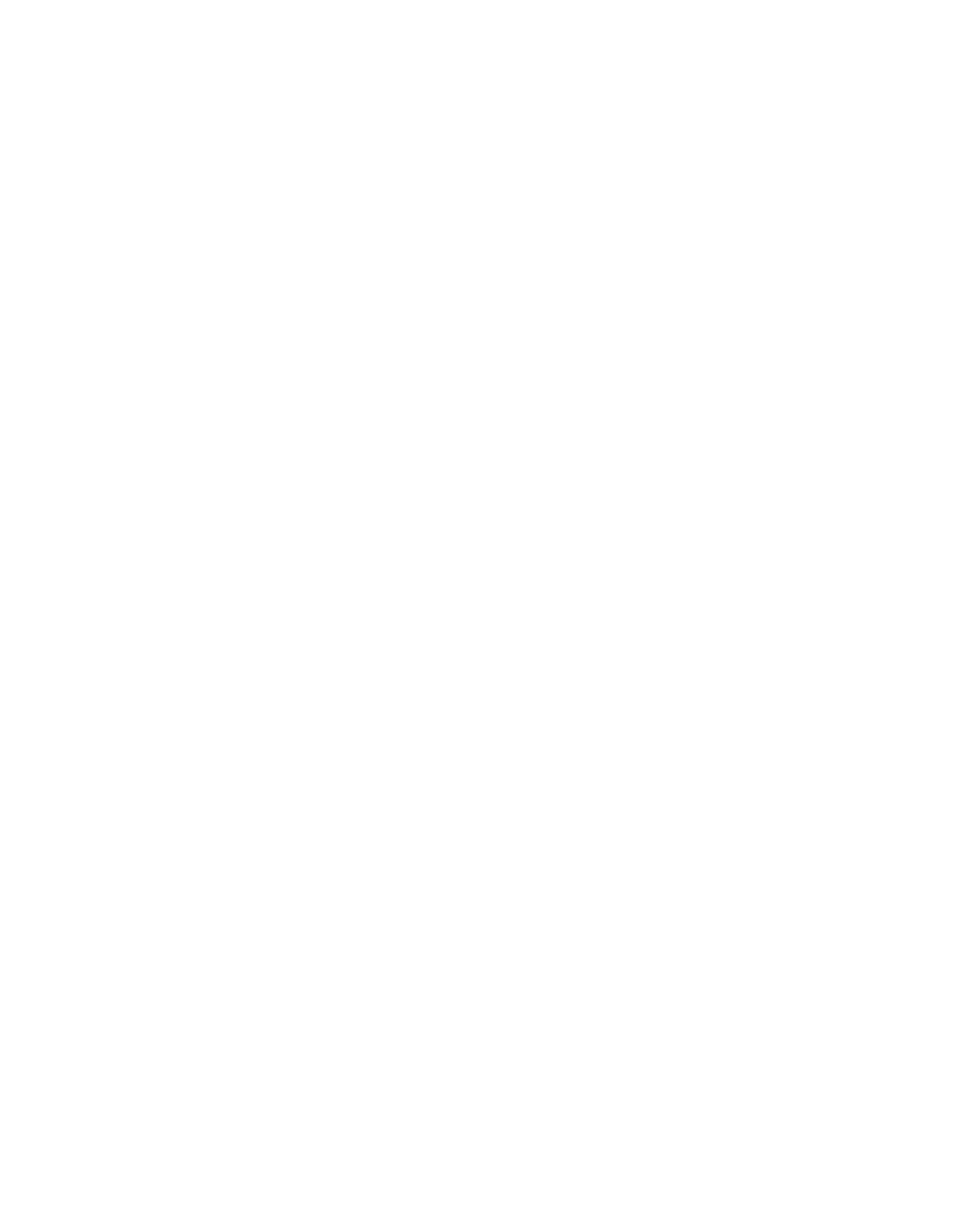KITE, Justice.

[¶1] Jamie Stanton was convicted by a jury of bribery in violation of Wyo. Stat. Ann. § 6-5-102(a)(ii) (LexisNexis 2005). The district court sentenced him to six to ten years in prison with credit for 259 days served prior to imposition of the sentence. Mr. Stanton appeals, claiming the district court abused its discretion in denying his motion for acquittal when no evidence showed he was a public servant performing a governmental function, necessary elements for conviction under Wyo. Stat. Ann. § 6-5-102(a)(ii). Mr. Stanton also claims the statute is unconstitutionally vague. We affirm.

#### **ISSUES**

[¶2] Mr. Stanton states the issues as follows:

### ISSUE I

Whether the district court erred when it denied the motion for judgment of acquittal.

### ISSUE II

Whether the public official bribery statutes are unconstitutionally vague.

The State re-phrases the issues as follows:

 $\overline{a}$ 

- I. Did the district court properly deny appellant's motion for judgment of acquittal?
- II. Are Wyo. Stat.  $\S$ § 6-5-102(a)(ii) and 6-5-101(a)(ii) and (vi) unconstitutionally vague, either on their face or as applied to appellant?

# **FACTS**

[¶3] Mr. Stanton was an employee of Juvenile Electronic Management Services (JEMS), a youth and family counseling agency and diversion services<sup>[1](#page-2-0)</sup> provider for youth and families involved in the juvenile justice system. JEMS was owned and operated by Rick

<span id="page-2-0"></span> $1$  Mr. Clifton testified that diversion services include counseling, mentoring and behavior modification.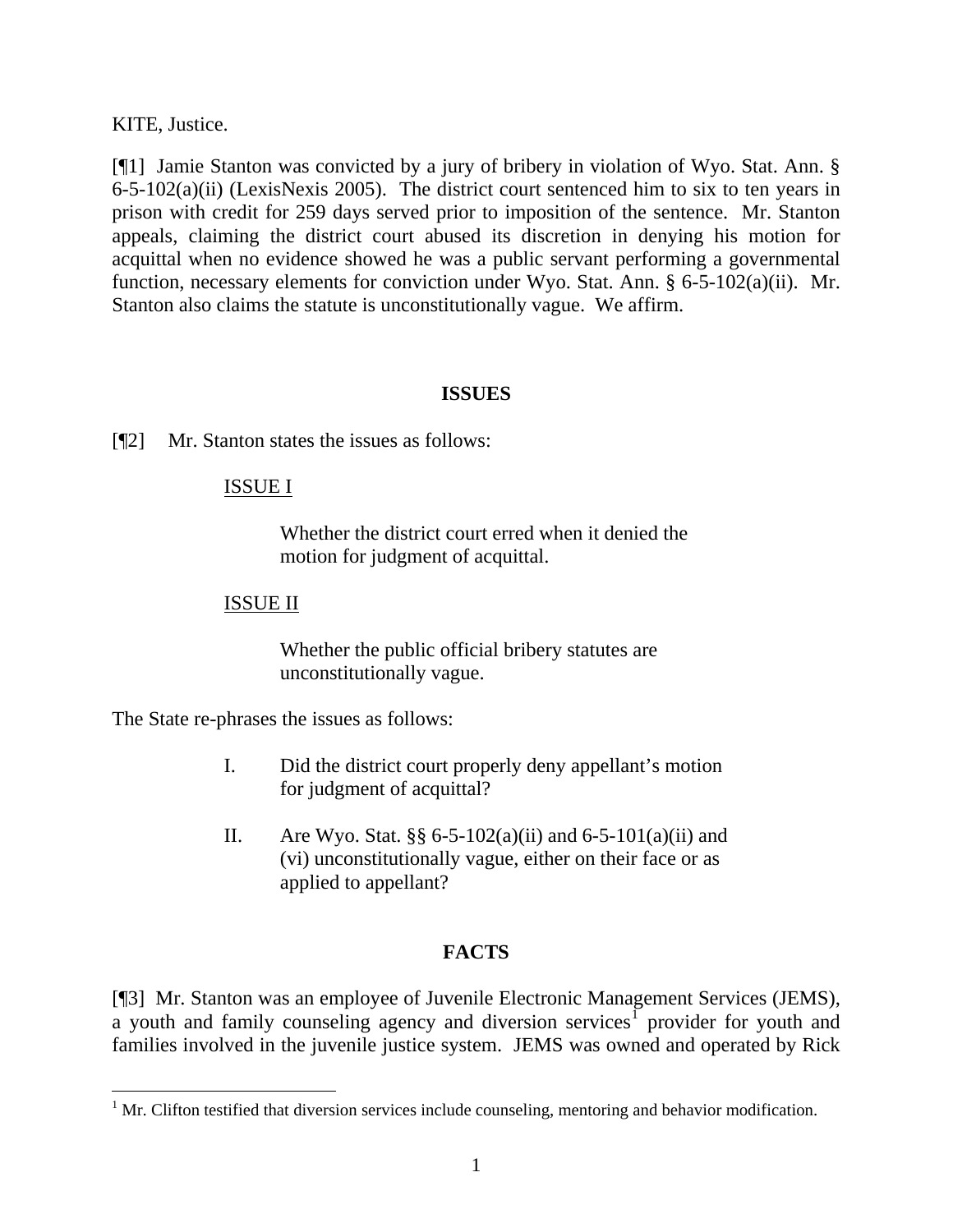Clifton. JEMS had collaborative agreements with most of the social services agencies in Cheyenne, including an agreement with Frontier Correctional Systems (FCS) to provide case management for youth having to pursue educational opportunities outside the traditional school environment. JEMS obtained all of its clients through court order and one hundred percent of its funding came from city, county and state entities.

[¶4] On October 3, 2003, the district court ordered JRJ, a minor involved in the juvenile justice system, to participate in the day treatment school offered at FCS by collaborative agreement between FCS and JEMS. Mr. Stanton was JEMS' liaison with FCS. In that capacity, he was responsible for reporting JRJ's progress to Mr. Clifton, JRJ's parents and the multidisciplinary team assigned to JRJ's case.

[¶5] On April 19, 2004, Mr. Stanton telephoned JRJ's mother and told her JRJ had been caught with methamphetamine. Two days later, he called again and said he wanted to come to her home to discuss her son's situation. When Mr. Stanton arrived at the home a short time later, he discussed with JRJ's mother the fact that she was moving to Greeley, Colorado and might have to hire a Colorado attorney to represent her son. He asked her how much money she could come up with to pay a retainer fee. Ultimately, she indicated she could come up with \$750 in a couple of days. Mr. Stanton advised her that hiring an "outside" attorney who was not familiar with JRJ's case would make things worse for her son. He suggested her son might be taken away from her until he reached the age of twenty-one and she could be charged with abandonment if she moved out of Wyoming. He indicated the \$750 could be used as "persuasion money" to make things better for her son.

[¶6] Mr. Stanton called JRJ's mother again on April 21, 2004. They set up a time to meet in order for her to give him the money. Prior to meeting with Mr. Stanton, JRJ's mother went to JEMS to speak with Mr. Clifton. She was upset and told Mr. Clifton she thought JEMS was trying to help her son and did not understand how the "persuasion money" would accomplish that. Mr. Clifton did not understand and asked her to explain. When he learned what had happened, Mr. Clifton telephoned the police. Mr. Clifton and JRJ's mother met with police officers, who photocopied the money and then followed JRJ's mother to her house to meet Mr. Stanton. The officers waited in the back room. When Mr. Stanton arrived, he asked JRJ's mother if she had the money. She handed him \$580, the amount she had managed to obtain. As Mr. Stanton left the home, the officers arrested him.

 [¶7] Mr. Stanton was charged with bribery under Wyo. Stat. Ann. § 6-5-102(a)(ii), which provides:

(a) A person commits bribery, if:

\* \* \* \*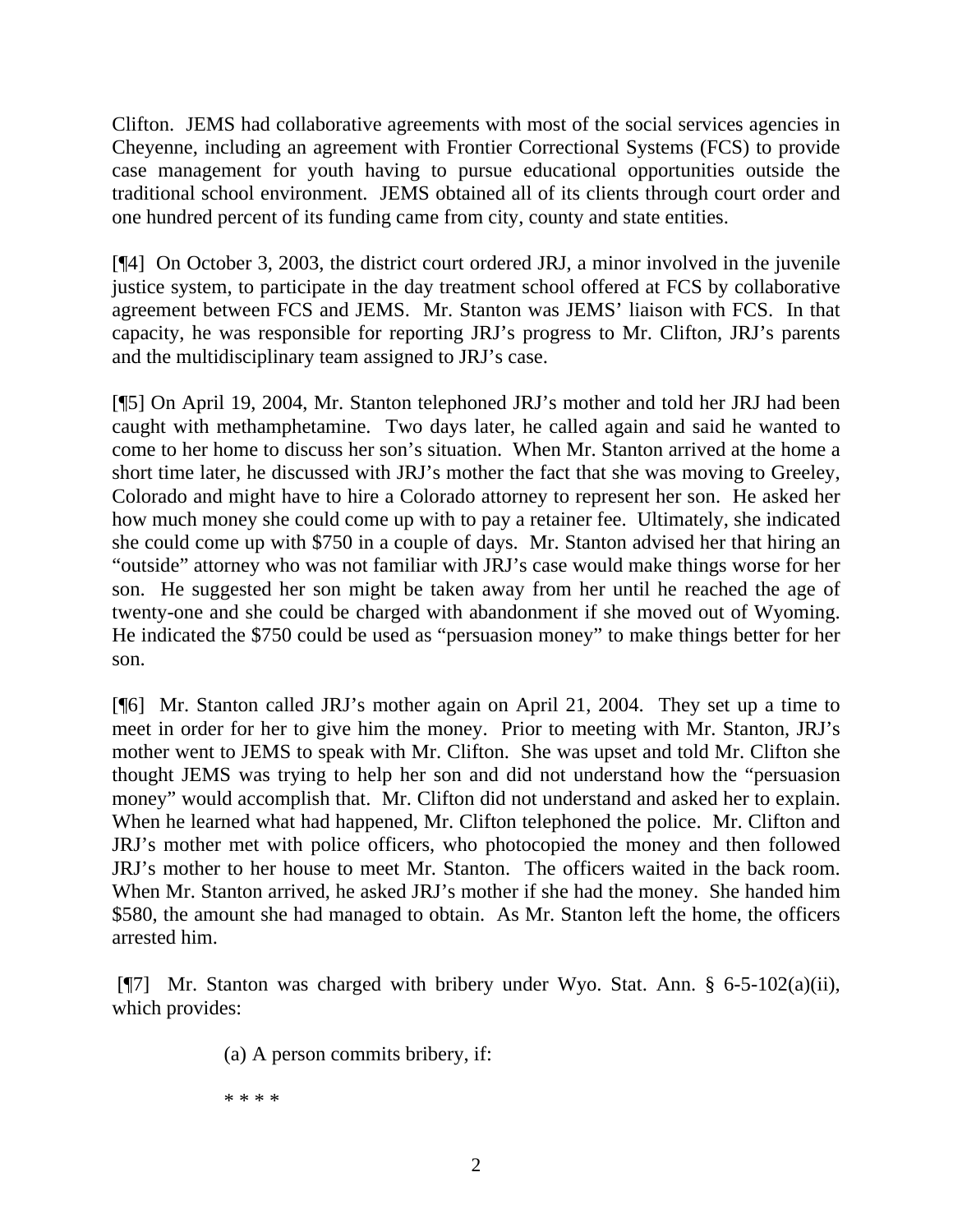(ii) While a public servant, he solicits, accepts or agrees to accept any pecuniary benefit, testimonial, privilege, or personal advantage upon an agreement or understanding that his vote, exercise of discretion or other action as a public servant will thereby be influenced.

Wyo. Stat. Ann. § 6-5-101(a)(ii) and (vi) (LexisNexis 2005) further provide:

 (ii) "Governmental function" includes any activity which a public servant is legally authorized to undertake on behalf of a government;

\* \* \* \*

 (vi) "Public servant" means any officer or employee of government, including legislators and judges, and any person participating, as juror, witness, advisor, consultant or otherwise, in performing a governmental function.

[¶8] Trial on the charge against Mr. Stanton began October 18, 2004. At the close of the State's case, the defense moved for a judgment of acquittal, arguing that no evidence had been presented showing that at the time of the alleged offense Mr. Stanton was a public servant performing a governmental function within the meaning of the statutes. Rather, the defense asserted, the evidence showed Mr. Stanton was employed by JEMS, a private company, and was performing a function on behalf of JEMS. After hearing argument from counsel, the district court reserved ruling and requested the parties to submit law supporting their respective arguments the following morning.

[¶9] The following day, after the close of the evidence, defense counsel renewed the motion for judgment of acquittal. The district court again reserved ruling and directed the parties to brief the issue of whether Mr. Stanton was a public servant performing a governmental function at the time he accepted the money. Meanwhile, the jury returned a verdict finding Mr. Stanton guilty of bribery under Wyo. Stat. Ann. § 6-5-102(a)(ii).

[¶10] Following the jury verdict, defense counsel filed a renewed motion for judgment of acquittal, and the State filed a response. On November 18, 2004, the district court entered an order denying the motion. In its order, the district court found:

> [T]he definition of "public servant" is clear and unambiguous. Public servant means any officer or employee, including any person participating as, juror, witness, advisor, consultant or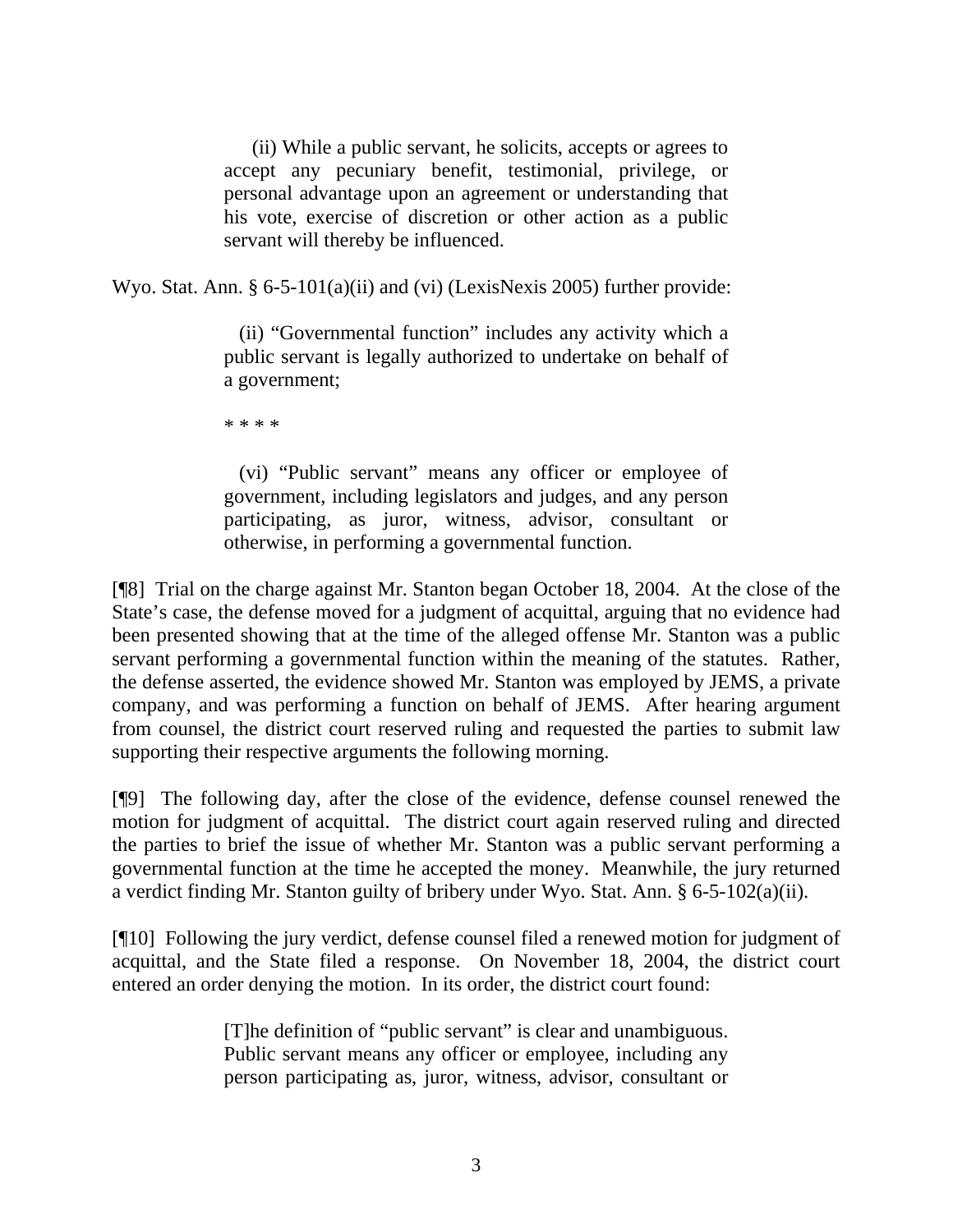otherwise who is performing a governmental function. Pursuant to W.S.  $$14-6-301(a)(v)$ , "probation" is:

A legal status created by court order following an adjudication of delinquency or in need of supervision, where a child is permitted to remain in the child's home subject to supervision by a city, county or state probation officer, the department of family services or other qualified private organization the court may designate. A child is subject to return to the court for violation of the terms or conditions of probation.

"Probation officer" means a local, county or private agency assigned by a juvenile court to perform probation supervision services. W.S. §14-6-301(a)(vi).

 The evidence at trial revealed that JEMS contracts with the State to provide services to juveniles who have been placed on probation. JR was on probation and ordered by Judge Kalokathis to complete the JEMS program. As an employee of JEMS, the Defendant was a private agent providing probationary services on behalf of the state. Probation is a governmental function. Probation officers are public servants. The Court finds that the Defendant is a public servant as defined by W.S.  $\S$  6-5-101(a)(vi), because he was acting as a probation officer while performing a governmental function.

Addressing defense counsel's claim that Wyo. Stat. Ann. § 6-5-102 is unconstitutionally vague, the district court concluded:

> As noted above, this Court found W.S.  $\S 6-5-102(a)(ii)$ to be clear and unambiguous. This Court also finds that W.S.  $§ 6-5-102(a)(ii)$  is constitutional. The statute provides a clear statement that a person who is a public servant performing a governmental function fits within the statute.

The district court entered judgment and sentence on January 12, 2005.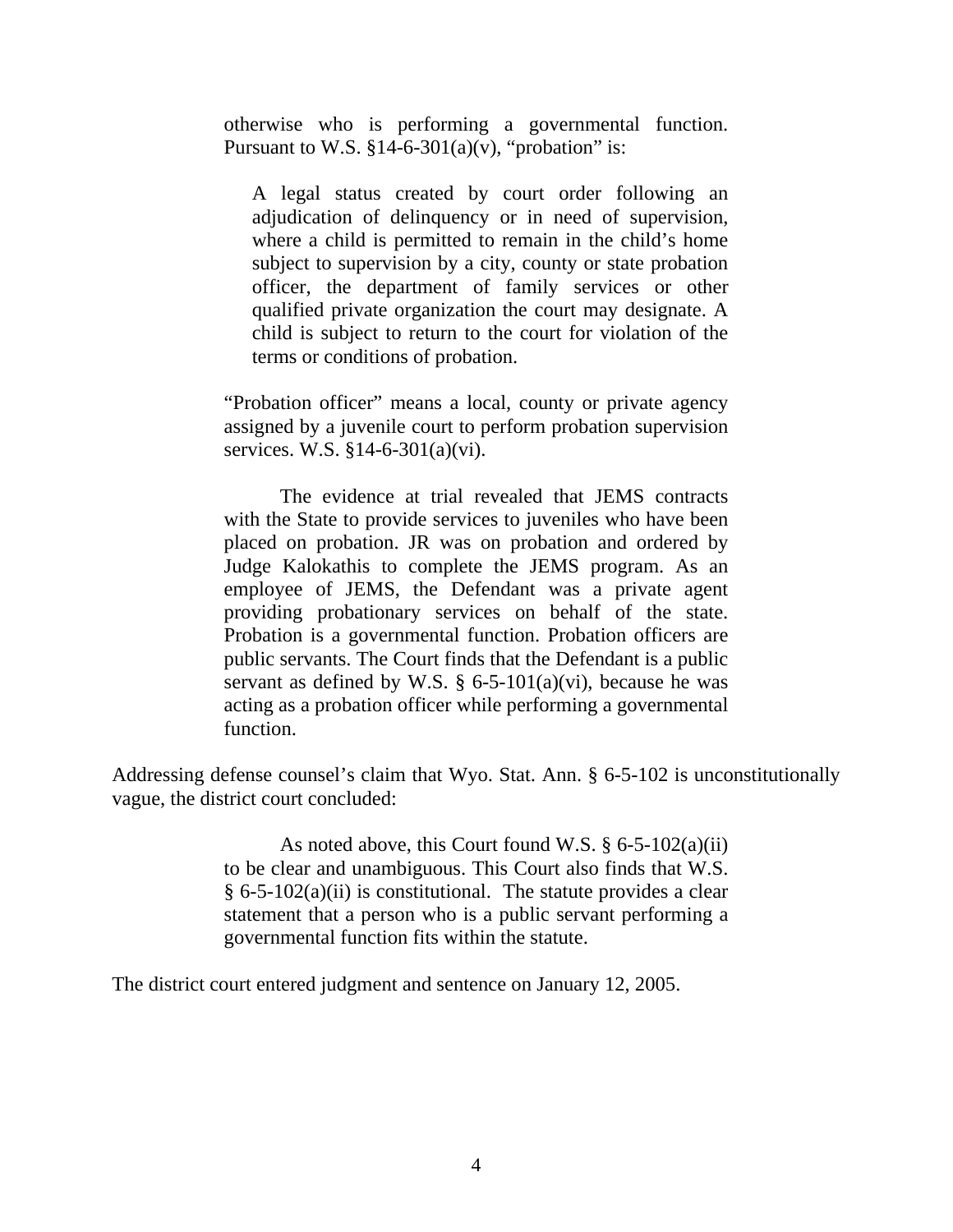#### **STANDARD OF REVIEW**

[¶11] Our standard for reviewing the denial of a motion for a judgment of acquittal is as follows:

> "[W]e accept as true the evidence of the prosecution, together with all logical and reasonable inferences to be drawn therefrom, leaving out entirely the evidence of the defendant in conflict.

> 'A motion for judgment of acquittal is to be granted only when the evidence is such that a reasonable juror must have a reasonable doubt as to the existence of any of the essential elements of the crime. Or, stated another way, if there is substantial evidence to sustain a conviction of the crime, the motion should not be granted. This standard applies whether the supporting evidence is direct or circumstantial.'"

*Harlow v. State*, 2005 WY 12, ¶ 51, 105 P.3d 1049, 1070-71 (Wyo. 2005). We analyze the question of whether the evidence was sufficient to support the denial of motion for acquittal in the following manner:

> "This Court assesses whether all the evidence which was presented is adequate enough to form the basis for a reasonable inference of guilt beyond a reasonable doubt to be drawn by a finder of fact when that evidence is viewed in the light most favorable to the State. We will not substitute our judgment for that of the jury when we are applying this rule; our only duty is to determine whether a quorum of reasonable and rational individuals would, or even could, have come to the same result as the jury actually did."

*Id*.

[¶12] Along with these standards, our review of the issues Mr. Stanton presents requires application of our well established standards of statutory interpretation.

> '"In interpreting statutes, we primarily determine the legislature's intent. If the language is sufficiently clear, we do not resort to rules of construction. We apply our general rule that we look to the ordinary and obvious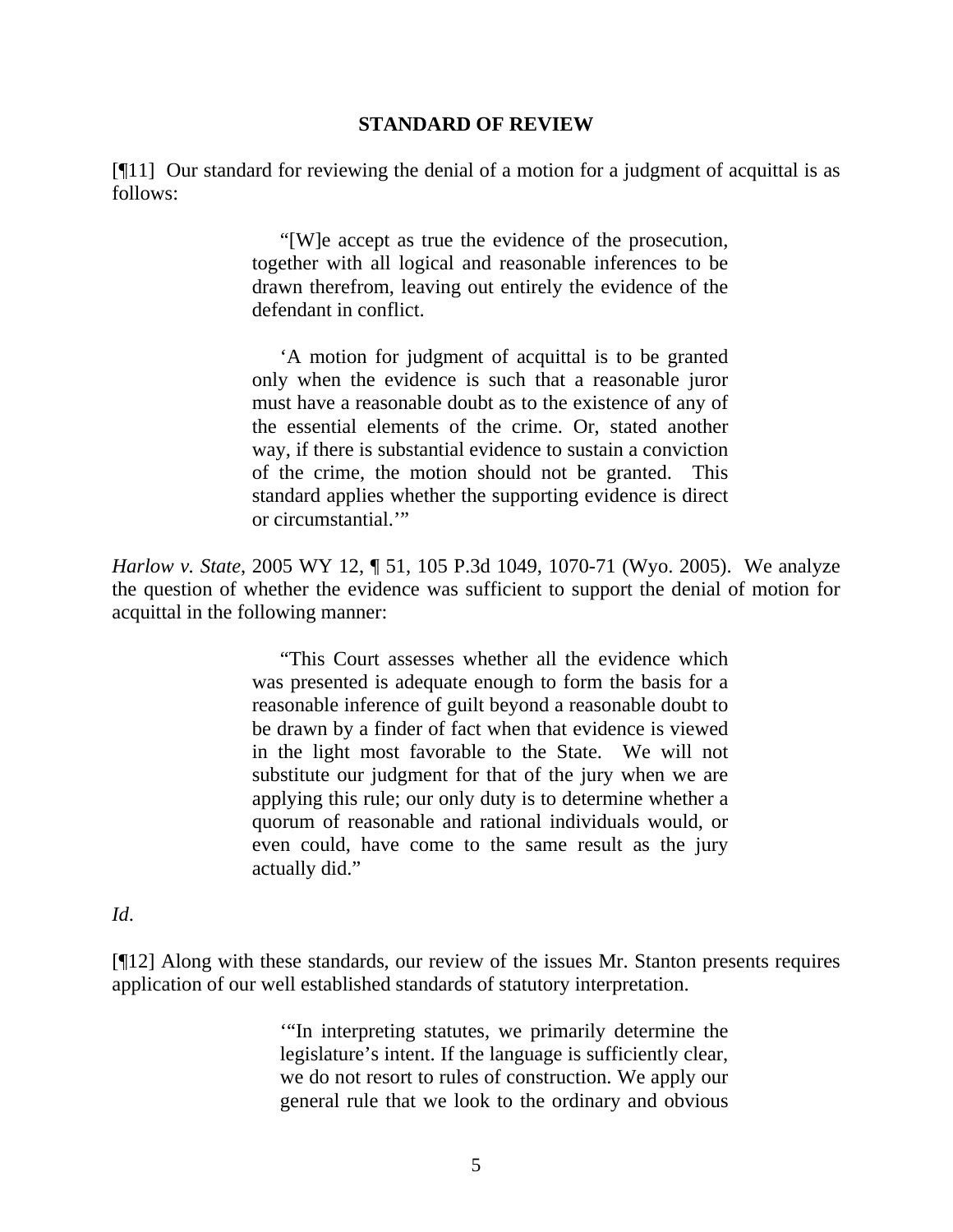meaning of a statute when the language is unambiguous.'" We construe together all parts of the statutes in pari materia, and, in ascertaining the meaning of a given law, we consider and construe in harmony all statutes relating to the same subject or having the same general purpose.

When the language is not clear or is ambiguous, the court must look to the mischief the statute was intended to cure, the historical setting surrounding its enactment, the public policy of the state, the conclusions of law, and other prior and contemporaneous facts and circumstances, making use of the accepted rules of construction to ascertain a legislative intent that is reasonable and consistent."

*Merrill v. Jansma*, 2004 WY 26, ¶ 28, 86 P.3d 270, 284-85 (Wyo. 2004) (citations omitted).

[¶13] The question of whether a statute is constitutional is one of law. *Cathcart v. Meyer*, 2004 WY 49, ¶ 7, 88 P.3d 1050, 1056 (Wyo. 2004). We presume statutes to be constitutional and any doubt is resolved in favor of constitutionality. *Id*. The party challenging the statute bears the burden of proving it is unconstitutional. *Id.* A party challenging the constitutionality of a statute has a heavy burden and must clearly and exactly show the unconstitutionality beyond any reasonable doubt. *Id*.

# **DISCUSSION**

# *1. Denial of Motion for Acquittal*

[¶14] Mr. Stanton contends the district court erred in denying his motion for acquittal because no evidence was presented to show that he was a public servant performing a governmental function at the time of the alleged offense. He asserts the evidence showed he worked for a private company and was performing a function for his private employer. Therefore, he argues, the evidence did not prove the elements required to be proven under Wyo. Stat. Ann. § 6-5-102(a)(ii) for a bribery conviction.

[¶15] The State contends, and the district court held, that Mr. Stanton was a public servant within the meaning of the statute because, as provided in Wyo. Stat. Ann. § 6-5-  $101(a)(ii)$  and (vi), he was a "person participating in performing," an "activity" which he "was legally authorized to undertake on behalf of the government." The district court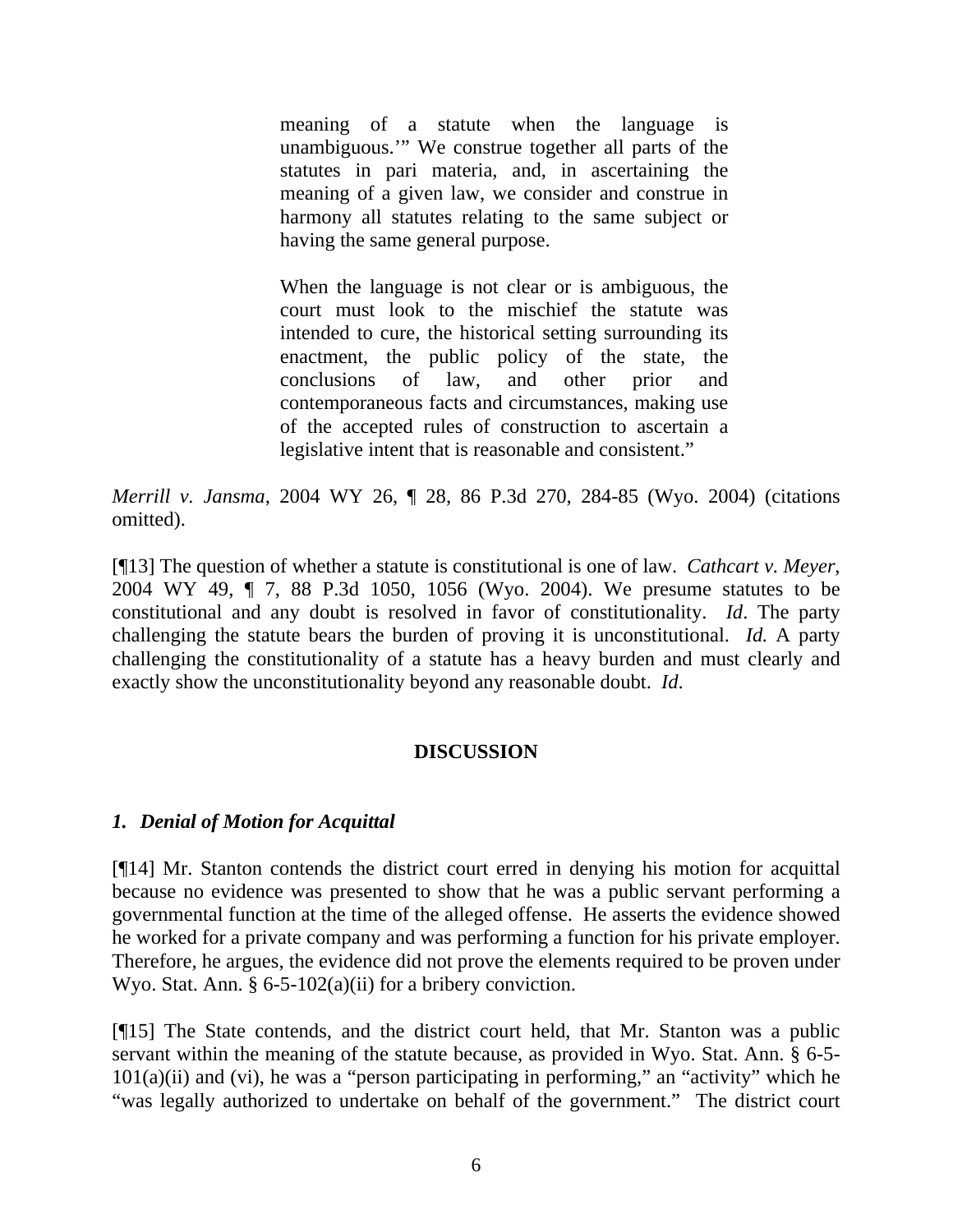reached this result by concluding that the provision of probationary services is a governmental function; therefore, people who provide probationary services are public servants; Mr. Stanton was providing probationary services; therefore, he was a public servant performing a governmental function when he accepted the money from JRJ's mother as consideration for his help in making things easier for her son.

[ $[16]$ ] We agree with the district court's conclusion. Wyo. Stat. Ann. § 6-5-101(a)(vi) clearly and unambiguously provides that the term "public servant" means, in addition to officers and employees of government, "any person participating . . . in performing a governmental function." The term "governmental function" is defined in subsection (ii) of the same provision as including "any activity which a public servant is legally authorized to undertake on behalf of the government." At the time he obtained the "persuasion money" from JRJ's mother, Mr. Stanton was "a person participating" in an "activity which [he was] legally authorized to undertake on behalf of the government." Mr. Stanton, as an employee of JEMS, was participating in the court ordered treatment of JRJ resulting from his involvement in the juvenile justice system.

[¶17] In considering this issue, we looked to other jurisdictions for cases in which courts have interpreted similar provisions. None of the cases we found involved the precise language contained in our statute and, therefore, none of the cases are directly on point. Still, we find discussion of those cases to be of interest.

[¶18] In *State v. Mullin*, 778 P.2d 233 (Alaska Ct. App. 1989), the court held an employee of a private company that contracted with the state to provide counseling services to inmates at the Fairbanks Correctional Center was not a public servant within the meaning of Alaska's bribery statute. Alaska Stat. § 11.56.120(a) provided that a public servant committed the crime of bribery if he or she solicited, accepted or agreed to accept a benefit for engaging in an authorized or required official act.<sup>[2](#page-8-0)</sup> Alaska Stat. § 11.81.900(b)(48) provided:

> "Public servant" means each of the following, whether compensated or not, but does not include jurors or witnesses:

> > (A) an officer or employee of the state, a municipality or other political subdivision of the state, or a governmental instrumentality of the state,

<span id="page-8-0"></span> $<sup>2</sup>$  Alaska Stat. § 11.56.120(a) provides:</sup>

A public servant commits the crime of receiving unlawful gratuities if, for having engaged in an official act which was required or authorized and for which the public servant was not entitled to any special or additional compensation, the public servant

 <sup>(1)</sup> solicits a benefit, regardless of value; or

 <sup>(2)</sup> accepts or agrees to accept a benefit having a value of \$50 or more.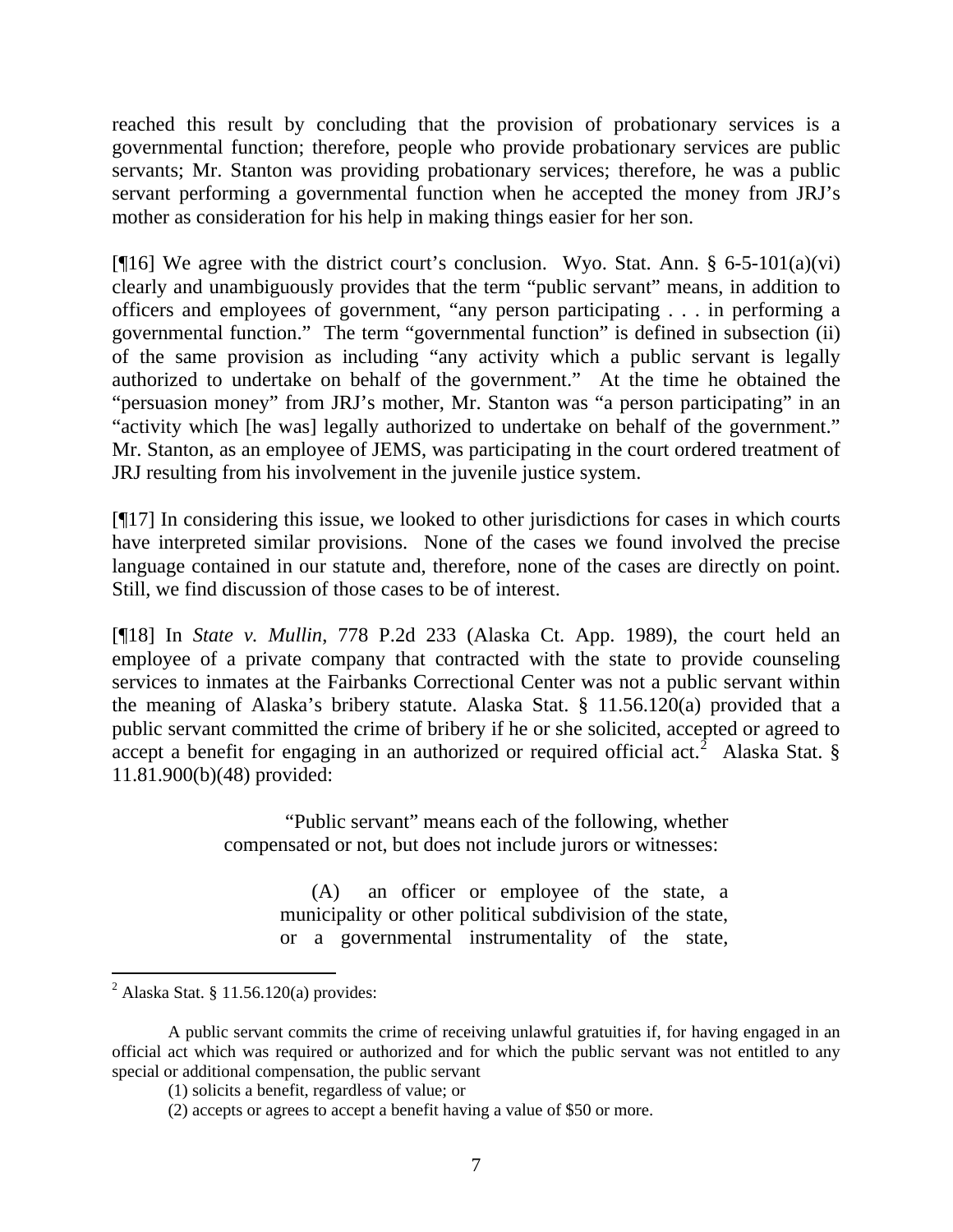including legislators, members of the judiciary, and peace officers;

(B) a person who participates as an advisor, consultant, or assistant at the request of, the direction of or under contract with the state, a municipality or other political subdivision of the state, or another governmental instrumentality;

(C) a person who serves as a member of the board or commission created by statute or by legislative, judicial, or administrative action by the state, a municipality or other political subdivision of the state, or a governmental instrumentality;

(D) a person nominated, elected, appointed, employed, or designated to act in a capacity defined in (A) through (C) of this paragraph, but who does not occupy the position.

*Mullin*, 778 P.2d at 234. The court concluded the statute was ambiguous in that it did not state whether an employee of a private organization contracting with the state to provide services was a public servant. *Id.* at 236.

[¶19] In contrast, in *State v. Cooper*, 1997 Ohio App. LEXIS 5319, the court held an employee of a company that contracted with the state to provide emissions checks was a public servant within the meaning of the Ohio bribery statute. The statute at issue defined public servant as: (1) any public official; (2) any person performing ad hoc a governmental function, including, but not limited to, a juror, member of a temporary commission, master, arbitrator, advisor or consultant. O.R.C. 2921.01(B). In determining whether this provision applied to an employee of a private company that contracted with the state, the court considered an Ohio Ethics Commission advisory opinion defining a person as an agent of the state and a public official when: he or she has the power to act on behalf of and bind the state by his actions; the state has the right to control the person's actions; and the person's actions are directed toward the attainment of a state objective. The court concluded Cooper was a public servant because in conducting emissions testing, he was performing an ad hoc government function and had the power to bind the state by his actions; state procedures for emissions testing controlled his actions; and his actions were directed toward attainment of a state objective. *Id*.

[¶20] The case involving statutory language most like ours is *Bailey v. People*, 617 P.2d 549 (Colo. 1980). The statute at issue defined public servant as:

> [A]ny officer or employee of government, whether elected or appointed, and any person participating as an advisor, or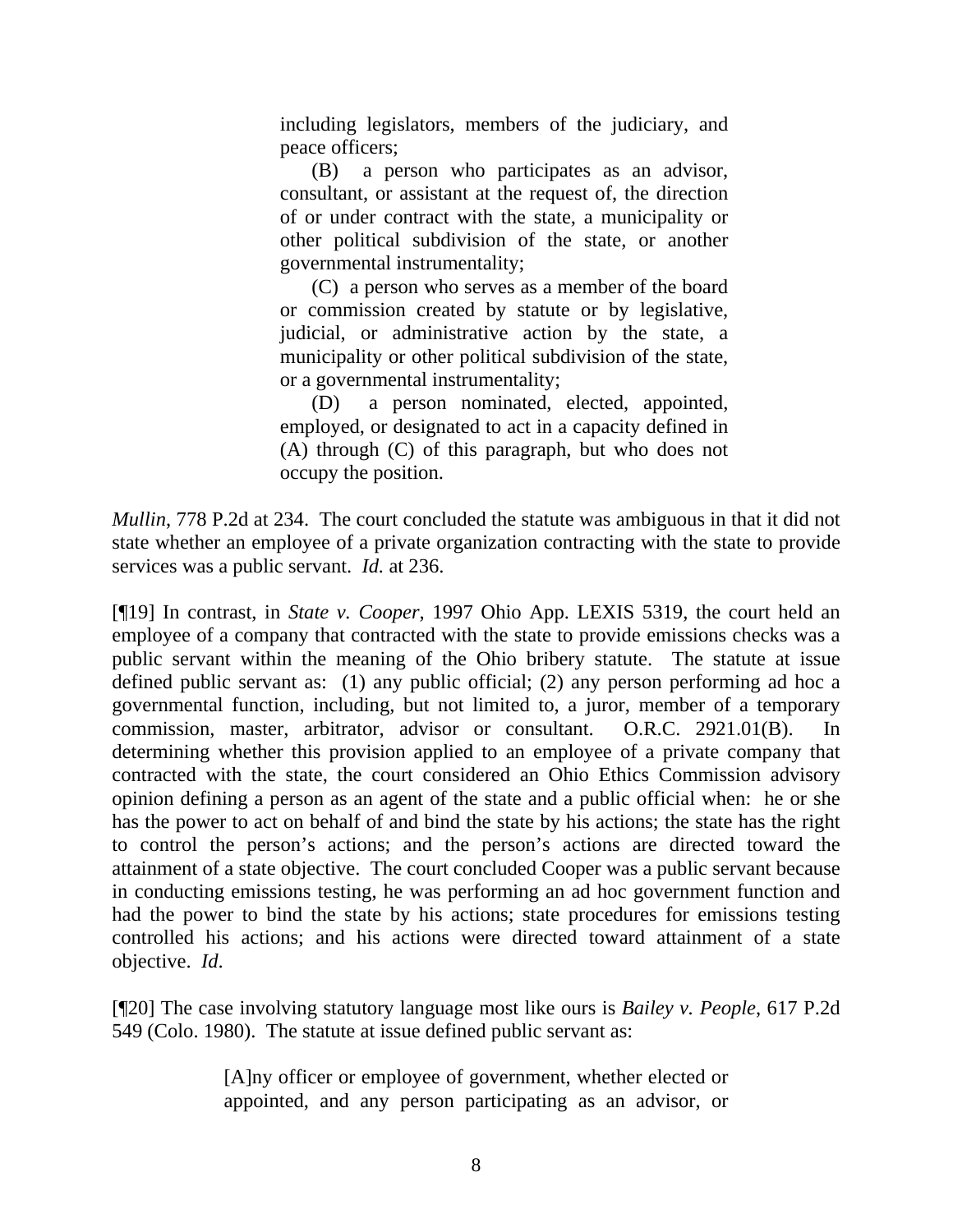consultant, engaged in the service of process, or otherwise performing a governmental function.

Colo. Rev. Stat. § 18-8-101(3) (1973). The court held an employee of the Colorado Springs Urban Renewal Effort (CURE), a corporate body created under the authority of the Colorado Urban Renewal Law, was not a public servant within the meaning of the state's bribery statute. However, in reaching that result, the court looked not to the definition of "governmental function," but of "government," which included "any branch, subdivision, institution, or agency of the government of the state or any political subdivision within it." *Bailey,* 617 P.2d at 552. Because the definition of government did not include "any corporation," the court concluded an employee of CURE was not a "public servant" performing a "governmental function" on behalf of a "government" and could not be convicted of bribery.

[¶21] Despite the result reached by the Colorado and Alaska courts in construing similar statutory language, we remain convinced that under our statute Mr. Stanton was a public servant performing a governmental function at the time he solicited and accepted the money. In our view, the definition of "governmental function," rather than "government" is the more appropriate focus for resolving the question of when a person is a public servant. The broad language of Wyo. Stat. Ann.  $\S$  6-5-101(a)(ii) and (vi) clearly indicates that when *any* person participates in performing an activity which he is legally authorized to undertake on behalf of the government, such as court-ordered treatment for a juvenile involved in the juvenile justice system, he is acting as a public servant, even though his immediate employer may be a private company who contracts with the state.

[¶22] Interpreting the federal bribery statute, the United States Supreme Court has said:

The proper inquiry is not simply whether the person had signed a contract with the United States or agreed to serve as the Government's agent, but rather whether the person occupies a position of public trust with official federal responsibilities.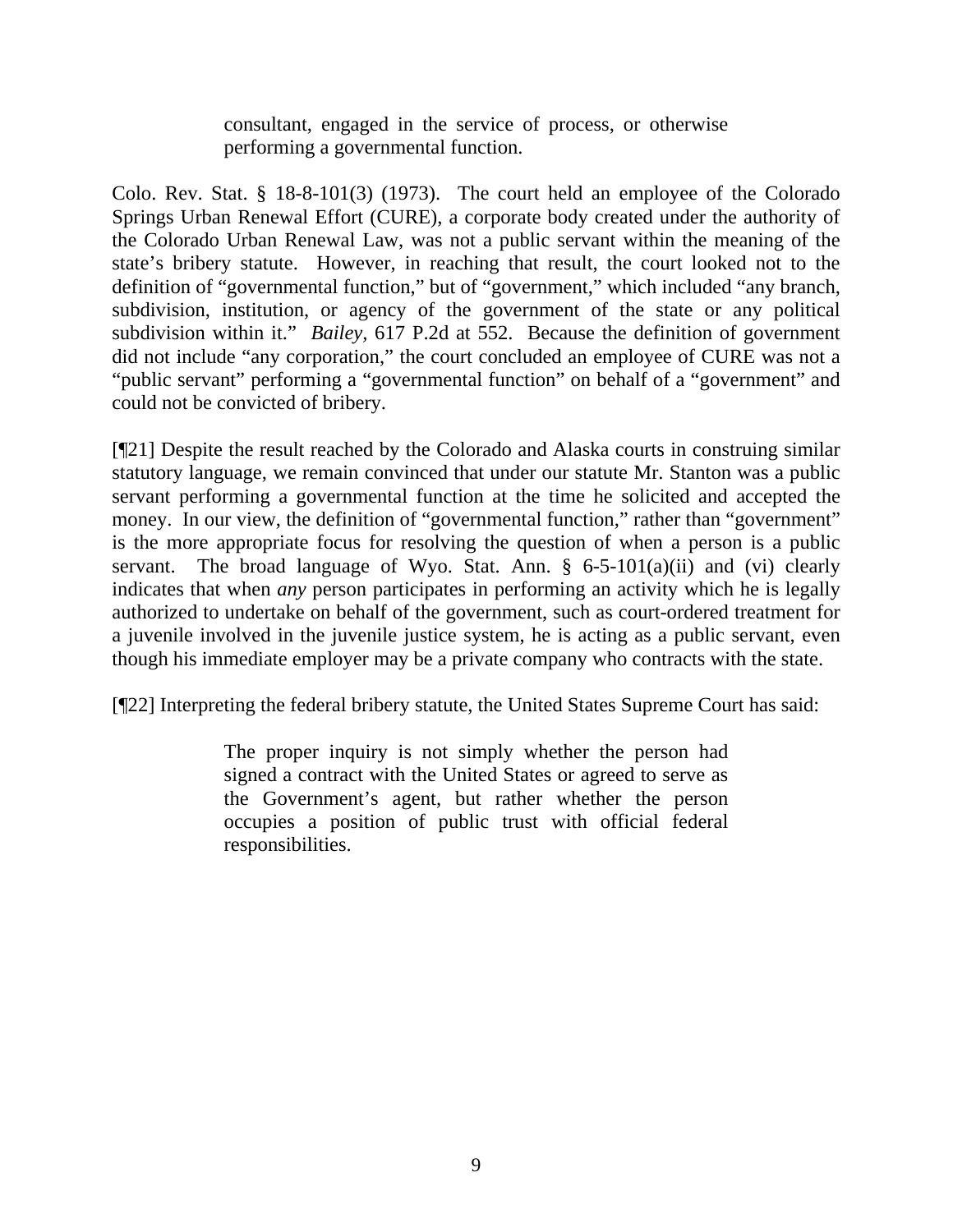*Dixson v. United States*, 465 U.S. 482, 496, 104 S.Ct. 1172, 79 L. Ed. 2d 458 (1984).[3](#page-11-0) By analogy, we find the "public trust" language appropriate in the context of Wyoming's comprehensive statutory language. The intent of Wyo. Stat. Ann. § 6-5-102(a) clearly was to proscribe "any person," who is performing an activity he or she is legally authorized to undertake on behalf of a government, from using that authority for pecuniary benefit or personal advantage. Mr. Stanton's actions in attempting to use for personal financial gain his involvement in court-ordered treatment provided by the juvenile justice system by leading JRJ's mother to believe that things would go easier for her son if she paid him the money falls squarely within the scope of Wyo. Stat. Ann. § 6- 5-102(a).

### *2. Unconstitutionality of Statute*

[ $[$ [23] Mr. Stanton argues next that Wyo. Stat. Ann. §§ 6-5-102(a)(ii) and 6-5-101(a)(ii) and (vi) are unconstitutionally vague because they do not apprise a person of ordinary intelligence when a person is a public servant performing a governmental function. He presents his claim in two parts, arguing first that the statute is unconstitutionally vague on its face, and second, that it is unconstitutionally vague as applied to him. We address these challenges separately.

[¶24] Successful challenges to statutes for facial vagueness are rare. *Griego v. State*, 761 P.2d 973, 975 (Wyo. 1988). Courts do not ordinarily permit a party whose particular conduct is adequately described by a criminal statute to challenge the statute on the grounds it does not provide adequate warning concerning other conduct that might fall within its ambit. *Id*. It is only where a statute reaches a substantial amount of constitutionally protected conduct or specifies no standard of conduct at all that such challenges will be considered. *Id*.

[¶25] Mr. Stanton does not argue that the bribery statute reaches any constitutionally protected conduct. We, therefore, consider his challenge only if the statute specifies no standard of conduct at all. We conclude the bribery statute adequately specifies the standard of conduct it proscribes. Wyo. Stat. Ann. § 6-5-102(a) clearly specifies that the

<span id="page-11-0"></span> $3$  Like the statutes we have mentioned from other states, the language contained in the federal statute is different from that found in Wyoming's bribery statute. 18 U.S.C. § 201(a)(1) prohibits "public officials" from accepting anything of value in return for being influenced in the performance of their official duties. Public official is defined as:

Member of Congress, Delegates from the District of Columbia, or Resident Commissioner . . . or an officer or employee or person acting for or on behalf of the United States, or any department, agency or branch of Government thereof, including the District of Columbia, in any official function, under or by authority of any such department, agency, or branch of Government, or a juror.